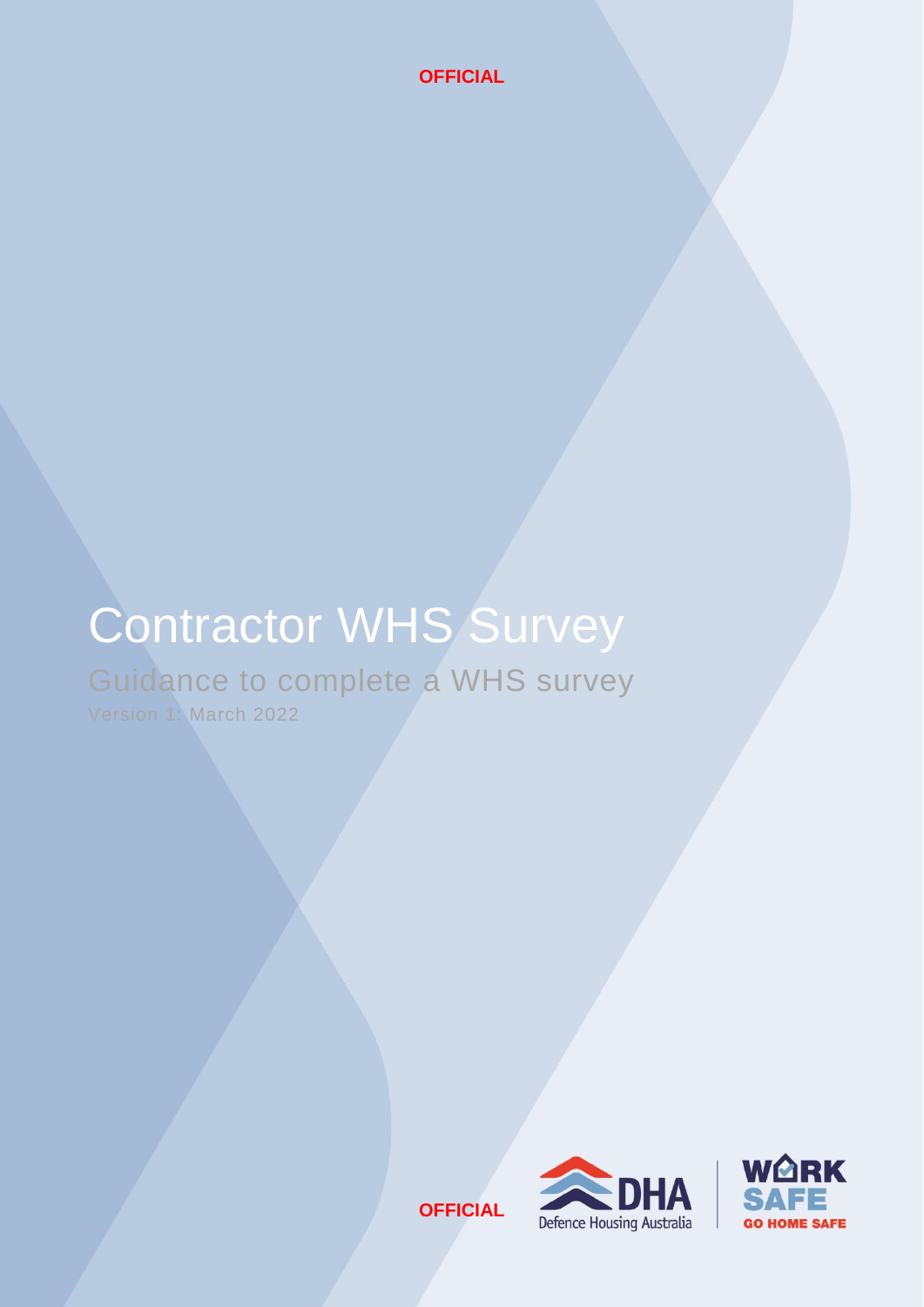## Contents

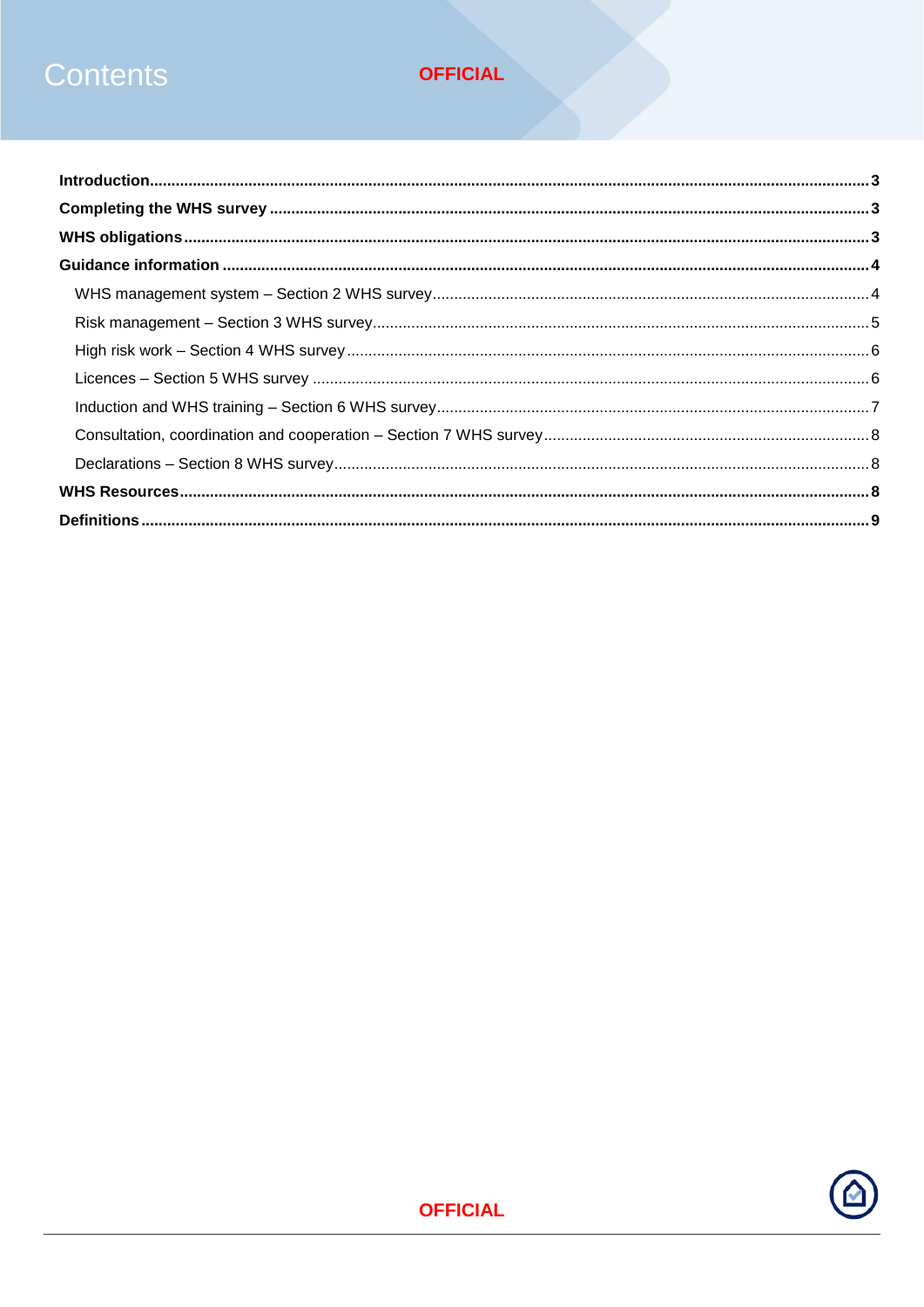## Guidance to complete a WHS survey

## **Introduction**

You and Defence Housing Australia (DHA) are a Person Conducting a Business or Undertaking (PCBU). You and DHA owe a duty of care to personnel performing work at a DHA managed or owned property. The primary duty imposed on you and DHA, by applicable work health and safety legislation, is to ensure, so far as is reasonably practicable, the health and safety of workers while they are at work for you and DHA, and others who may be affected by those works. Furthermore, each PCBU has a duty to consult, coordinate and cooperate with each duty holder (PCBU), so far as is reasonably practicable.

The completion of DHA's work health and safety (WHS) survey will assure that you and DHA consult, coordinate and cooperate to ensure, so far as is reasonably practicable, the health and safety of workers while they are at work for you and DHA, and others who may be affected by those works.

## **Completing the WHS survey**

The following information will help guide you in completing the WHS survey and submitting appropriate evidence to DHA for review. Submission of appropriate evidence will help DHA to complete its review in a timely manner. If you need to clarify sections of the WHS survey please contact DHA WHS via email at [whs@dha.gov.au.](mailto:whs@dha.gov.au)

In completing a review of your SMS evidence, DHA will consider how you (as a PCBU) will support DHA to fulfil its WHS obligations and how your safety management system (SMS) assures you (as a PCBU) will fulfil your WHS obligations with reference to the scope of work you will undertake on behalf of DHA. DHA may consult with you further to clarify aspects of the evidence submitted for review.

The evidence submitted to DHA must be directly related to the scope of work being undertaken on behalf of DHA. The information must be current, clear, concise, completed in full (no blank documents unless a site inspection is required for completion) and be clearly labelled to facilitate timely review by DHA. Submissions that are not coherent and/or contain unrelated information will be returned to you for amendment and resubmission.

Please note that DHA cannot provide direct technical WHS advice on the structure and/or content of your SMS, the onus is on you as a PCBU to ensure your SMS is fit for purpose, addresses the criteria outlined in this guidance information and is compliant with your State/Territory WHS legislation. If you require technical advice in relation to WHS matters, you must contact your State/Territory WHS regulator or an independent consultant.

It is imperative that you submit the required evidence and respond to DHA's requests for information in a timely manner. Delayed response and/or lack of appropriate evidence may result in the WHS survey review being closed as not complete.

## **WHS obligations**

You and DHA, as PCBUs, share concurrent duties in relation to worker safety and to ensure that the work undertaken on behalf of DHA does not put others (visitors and tenants) at risk of harm.

DHA, as a Commonwealth entity, must comply with the *[Work Health and Safety Act 2011](https://www.legislation.gov.au/Details/C2018C00293)* (Cth) and the *Work [Health and](https://www.legislation.gov.au/Details/F2021C00897)  [Safety Regulations 2011](https://www.legislation.gov.au/Details/F2021C00897)* (Cth). The Commonwealth WHS regulator is [Comcare.](https://www.comcare.gov.au/)

You, as a contractor to DHA, are obliged to be aware of and comply with your State/Territory WHS legislation and other regulatory requirements such as codes of practice applicable to the work you undertake on behalf of DHA.

You, as a contractor to DHA, are deemed to be a worker under the *Work Health and Safety Act 2011* (Cth), therefore you, and your workers, are obliged to comply with the duties of a worker as detailed in section 7 of the *Work Health and Safety Act 2011* (Cth). Completion of DHA's contractor induction module will provide you with more information.

It is instructive to note that ignorance of WHS duties, obligations or regulatory requirements is not a reasonable excuse or defence in relation WHS non-compliance(s). If you are not fully aware of your WHS obligations as a PCBU, seek qualified advice from your State/Territory WHS regulator or an independent consultant.

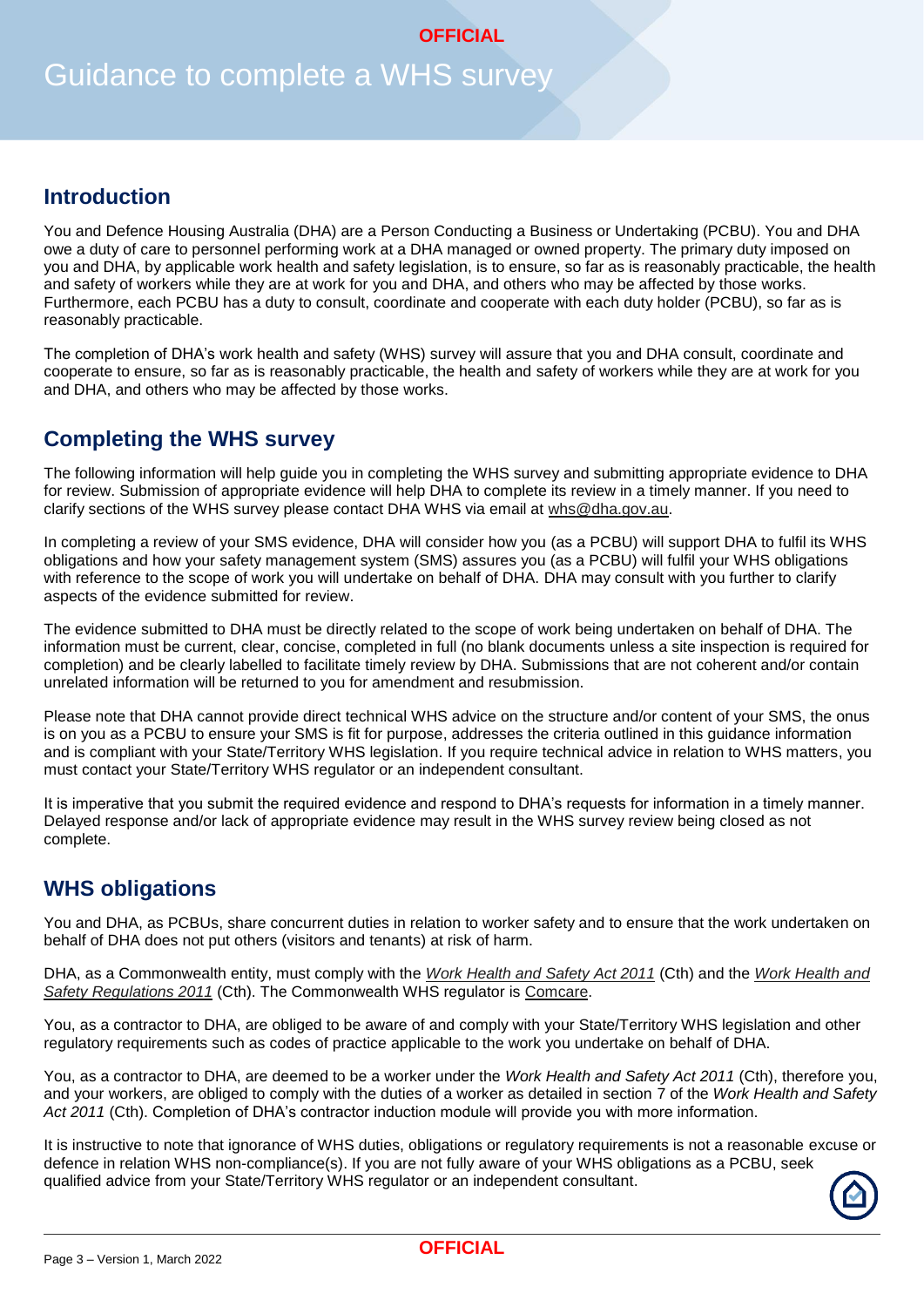## Guidance to complete a WHS survey **OFFICIAL**

## **Guidance information**

| <b>SMS component</b>                | <b>Criteria</b>                                                                                                                                                                                |
|-------------------------------------|------------------------------------------------------------------------------------------------------------------------------------------------------------------------------------------------|
|                                     | <b>WHS management system - Section 2 WHS survey</b>                                                                                                                                            |
|                                     | Provide evidence of a safety management system (SMS).                                                                                                                                          |
|                                     | DHA uses the term SMS to describe a range of procedures and/or processes that are applied to safely manage                                                                                     |
|                                     | the risks associated with a contractor's business practices (scope of work). The SMS would also include: a                                                                                     |
|                                     | commitment to work in a safe and compliant manner; identification of applicable State/Territory WHS                                                                                            |
|                                     | legislation; emergency planning; and sub-contractor management. The evidence must provide assurance a                                                                                          |
|                                     | SMS exists to safely manage the risks associated with the scope of work being undertaken by the contractor.                                                                                    |
|                                     | Each SMS will be different due to the scope of work being undertaken on behalf of DHA, the size and/or                                                                                         |
|                                     | complexity of the contractor's business operation and/or standards certification of the contractor's SMS. A sole                                                                               |
|                                     | trader contractor must have a SMS that is fit for purpose. Ensure your SMS is fit for purpose and includes                                                                                     |
| evidence of the following criteria. |                                                                                                                                                                                                |
| <b>Commitment to</b>                | A commitment to safety confirms a contractor's intention to work in a safe and compliant                                                                                                       |
| safety                              | manner. This commitment may be expressed in a policy document, procedure or statement in a                                                                                                     |
|                                     | safety management plan. A commitment to safety will take many forms due to the size and/or                                                                                                     |
|                                     | complexity of the contractor's business operation and/or standards certification. Generally, it is                                                                                             |
|                                     | accepted across various industries that a commitment to safety is acknowledged by the PCBU                                                                                                     |
|                                     | through a signed and dated document. Please ensure the evidence is at a standard applicable                                                                                                    |
|                                     | to your business operation as a PCBU and included in your SMS.                                                                                                                                 |
| <b>Regulatory</b>                   |                                                                                                                                                                                                |
| compliance                          | Ensure your SMS evidence identifies the applicable State/Territory WHS legislation and other<br>relevant codes or standards you must comply with in relation to the work you will undertake on |
|                                     | behalf of DHA. This information provides an assurance to DHA that you (as a PCBU)                                                                                                              |
|                                     | understand the regulatory framework under which you must operate in a compliant manner.                                                                                                        |
|                                     |                                                                                                                                                                                                |
| <b>Emergency planning</b>           | The evidence must include the identification of emergency response procedures for the types of                                                                                                 |
|                                     | emergency situations that may occur in relation to the scope of work being undertaken on                                                                                                       |
|                                     | behalf of DHA. As a general guide, emergency situations may be categorised as: injury; fire or                                                                                                 |
|                                     | explosion; evacuation and threats of harm or violence.                                                                                                                                         |
|                                     | Furthermore it is essential your emergency procedures (or other SMS section) identify the                                                                                                      |
|                                     | following additional procedures in reporting WHS incidents to DHA:                                                                                                                             |
|                                     | Report all WHS incidents to DHA (or referenced as client, etc) as soon as practical<br>◉                                                                                                       |
|                                     | ◉<br>Report all notifiable incidents to DHA (or referenced as client, etc) immediately, DHA                                                                                                    |
|                                     | will notify the WHS regulator Comcare, and                                                                                                                                                     |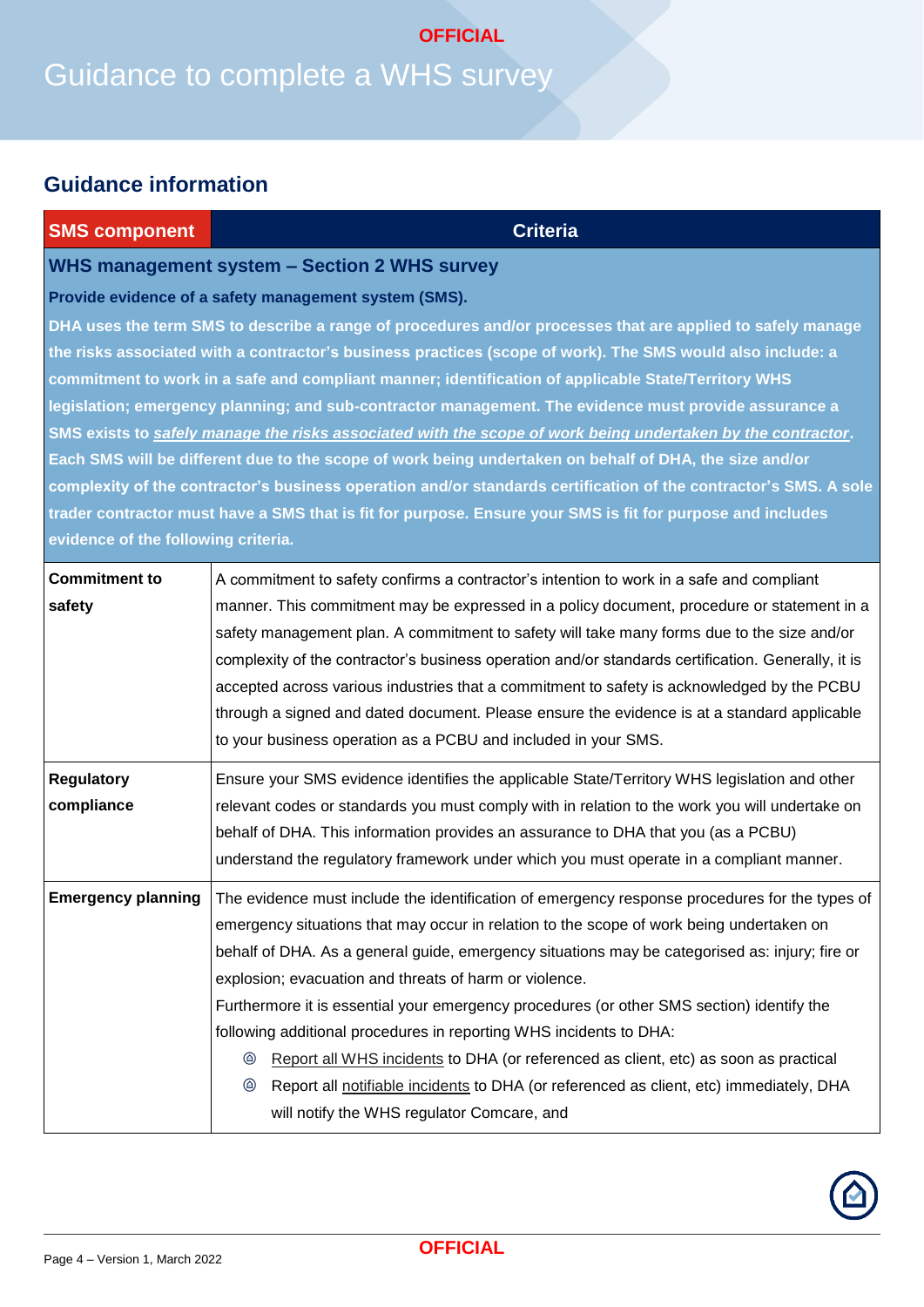| <b>SMS component</b>                                                                                                                                                                                                                                                                                                                                                                                           | <b>Criteria</b>                                                                                                                                                                                                                                                                                                                                                                                                                                                                                                                                                                                            |
|----------------------------------------------------------------------------------------------------------------------------------------------------------------------------------------------------------------------------------------------------------------------------------------------------------------------------------------------------------------------------------------------------------------|------------------------------------------------------------------------------------------------------------------------------------------------------------------------------------------------------------------------------------------------------------------------------------------------------------------------------------------------------------------------------------------------------------------------------------------------------------------------------------------------------------------------------------------------------------------------------------------------------------|
|                                                                                                                                                                                                                                                                                                                                                                                                                | Secure the work site involving a notifiable incident until it is released by Comcare (or<br>◉<br>reference to a WHS regulator).<br>For reference, DHA contact details for incident reporting include:<br>Your DHA contract manager or representative<br>◉<br>Telephone DHA WHS direct on 02-6270 6060, option 3, or<br>◉<br>◉<br>Email to dha@whs.gov.au.                                                                                                                                                                                                                                                  |
| Sub-contractor<br>management                                                                                                                                                                                                                                                                                                                                                                                   | If you engage sub-contractors to complete the work on behalf of DHA, you must include in your<br>SMS detailed procedures as to how you will ensure sub-contractors will work in a safe and<br>compliant manner. Such detail would include: induction, submission of compliant SWMS as<br>required, incident reporting as required by DHA and the way in which you will consult,<br>coordinate and cooperate on WHS matters.                                                                                                                                                                                |
| Pandemic response,<br>ie, COVID-19                                                                                                                                                                                                                                                                                                                                                                             | The evidence must confirm compliance with current State/Territory Health directives in relation<br>to managing the risk of viral exposure for your trade or industry group. It is not acceptable as<br>evidence to simply state you (as a PCBU) will comply with State/Territory Health directives.<br>DHA requires sufficient evidence to assure that you and your workers will not put DHA<br>employees and/or tenants at uncontrolled risk of viral exposure. DHA will verify compliance with<br>current State/Territory Health directives in relation to trade or industry pandemic response<br>plans. |
| <b>Risk management - Section 3 WHS survey</b><br>Provide evidence of a risk management procedure(s).<br>The evidence must confirm procedure(s) are applied to identify hazards, assess the risk and actions to control<br>the risk in relation to the scope of work being undertaken on behalf of DHA.<br>Risk management procedure(s) must be fit for purpose and include evidence of the following criteria. |                                                                                                                                                                                                                                                                                                                                                                                                                                                                                                                                                                                                            |
| <b>Risk or hazard</b><br>identification and<br>assessment                                                                                                                                                                                                                                                                                                                                                      | The evidence must confirm a process exists to record or register the hazards/risks and control<br>measures (an assessment) associated with the scope of work being undertaken on behalf of<br>DHA. Examples of this evidence may include: hazard/risk register(s); job safety analysis; plant<br>risk assessments; hazard/risk control plans. Please ensure this evidence is clear, concise and<br>directly relates to the scope of work being undertaken on behalf of DHA.                                                                                                                                |
| <b>Hierarchy of controls</b>                                                                                                                                                                                                                                                                                                                                                                                   | The evidence would indicate the use of the 'hierarchy of controls' in the determination of<br>effective hazard/risk control measures. There may be one or more controls applied to<br>hazards/risks from the hierarchy. Control measures that are regulatory requirements, ie, use of<br>fall control measures when working at height, must be included in the evidence.                                                                                                                                                                                                                                   |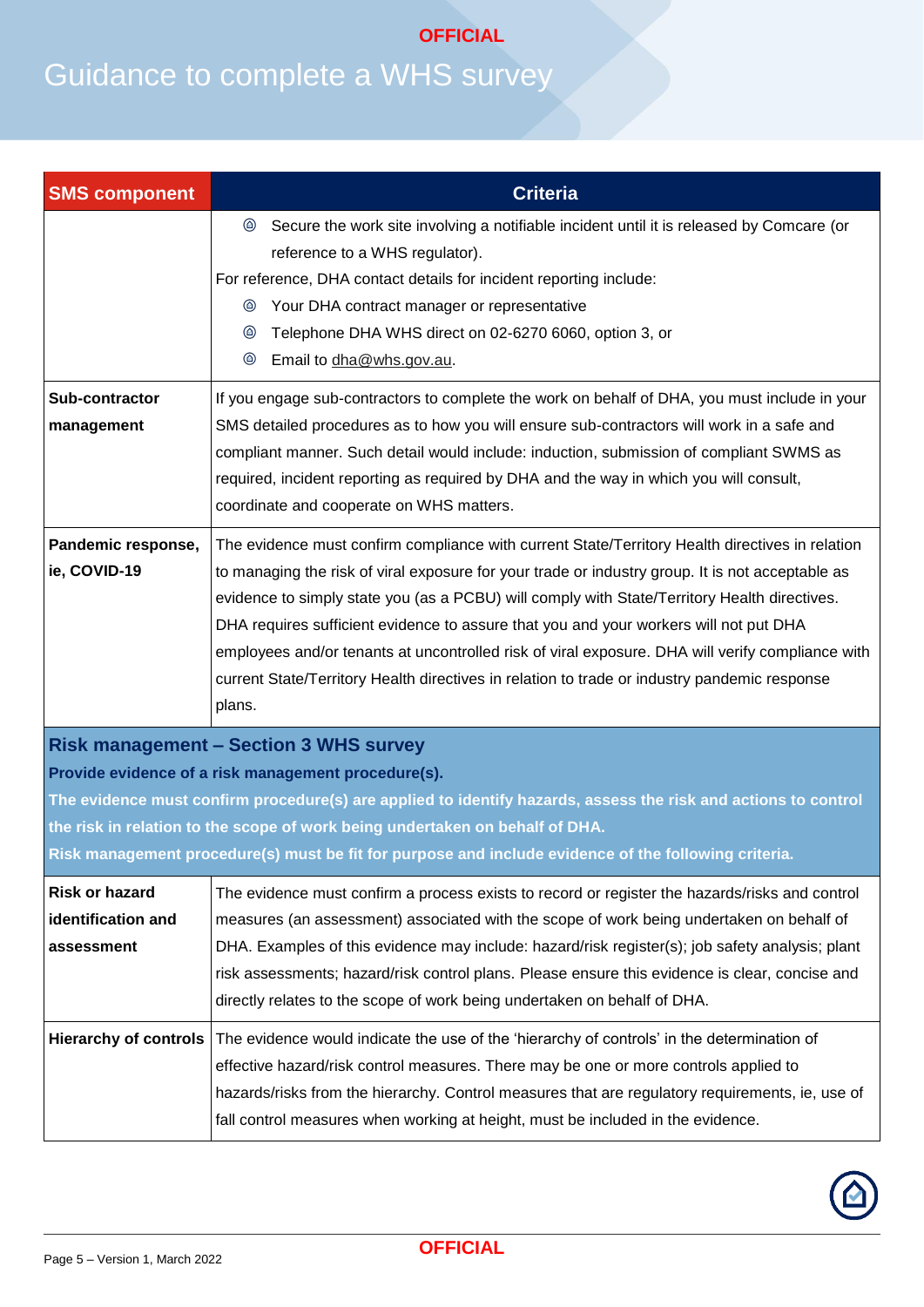| <b>SMS component</b>                                                                                                                                                                                                                                                                                                        | <b>Criteria</b>                                                                                                                                                                                                                                                                                                                                                                                                                                                                                                                                                                                                                                                                                                               |
|-----------------------------------------------------------------------------------------------------------------------------------------------------------------------------------------------------------------------------------------------------------------------------------------------------------------------------|-------------------------------------------------------------------------------------------------------------------------------------------------------------------------------------------------------------------------------------------------------------------------------------------------------------------------------------------------------------------------------------------------------------------------------------------------------------------------------------------------------------------------------------------------------------------------------------------------------------------------------------------------------------------------------------------------------------------------------|
| Safe systems of<br>work (SSW)                                                                                                                                                                                                                                                                                               | The evidence must confirm the contractor and workers are guided by systems that assure the<br>completion of work in a safe and compliant manner. Examples of SSW include but not limited<br>to:<br>Safe work method statements (SWMS), ensure SWMS are specific to the work being<br>◉<br>undertaken on behalf of DHA and are compliant with State/Territory WHS regulations.<br>Job safety analysis.<br>అ<br>Safe work processes and/or procedures.<br>◉<br>Take 5 processes.<br>అ<br>Pre-start checks.<br>$\circledcirc$<br>Electrical testing of RCDs.<br>అ<br>Note: There is an abundance of WHS information available from Safe Work Australia and each<br>State/Territory WHS regulator in relation to appropriate SSW. |
| <b>High risk work - Section 4 WHS survey</b><br>Provide evidence of compliance for high risk work.<br>Some work that DHA requires to be completed may involve high risk work as defined by State/Territory WHS<br>legislation.                                                                                              |                                                                                                                                                                                                                                                                                                                                                                                                                                                                                                                                                                                                                                                                                                                               |
| <b>Regulatory</b><br>compliance                                                                                                                                                                                                                                                                                             | You (as a PCBU) must be aware of your regulatory obligations in relation to high risk work and<br>provide DHA with evidence that confirms the type of high risk work to be undertaken and<br>method(s) of compliance with the applicable State/Territory WHS legislation. This evidence will<br>include safe work procedures, creation of SWMS for application at a DHA work site and<br>licensing.<br>DHA will verify compliance, ensure SWMS templates comply with your State/Territory WHS<br>legislation.                                                                                                                                                                                                                 |
| <b>Licences - Section 5 WHS survey</b><br>Provide evidence of regulatory and/or trade licensing.<br>The evidence must validate your workers are appropriately licenced to perform the work on behalf of DHA in<br>accordance with applicable State/Territory WHS legislation.<br>DHA will verify the evidence is compliant. |                                                                                                                                                                                                                                                                                                                                                                                                                                                                                                                                                                                                                                                                                                                               |
| <b>Regulatory licences</b>                                                                                                                                                                                                                                                                                                  | Licensing required by a State/Territory WHS Act or Regulation. Evidence may include copies of<br>applicable licences for each worker or a register that details the licensing of all workers, which<br>can be used to verify compliance with the applicable State/Territory WHS regulator.                                                                                                                                                                                                                                                                                                                                                                                                                                    |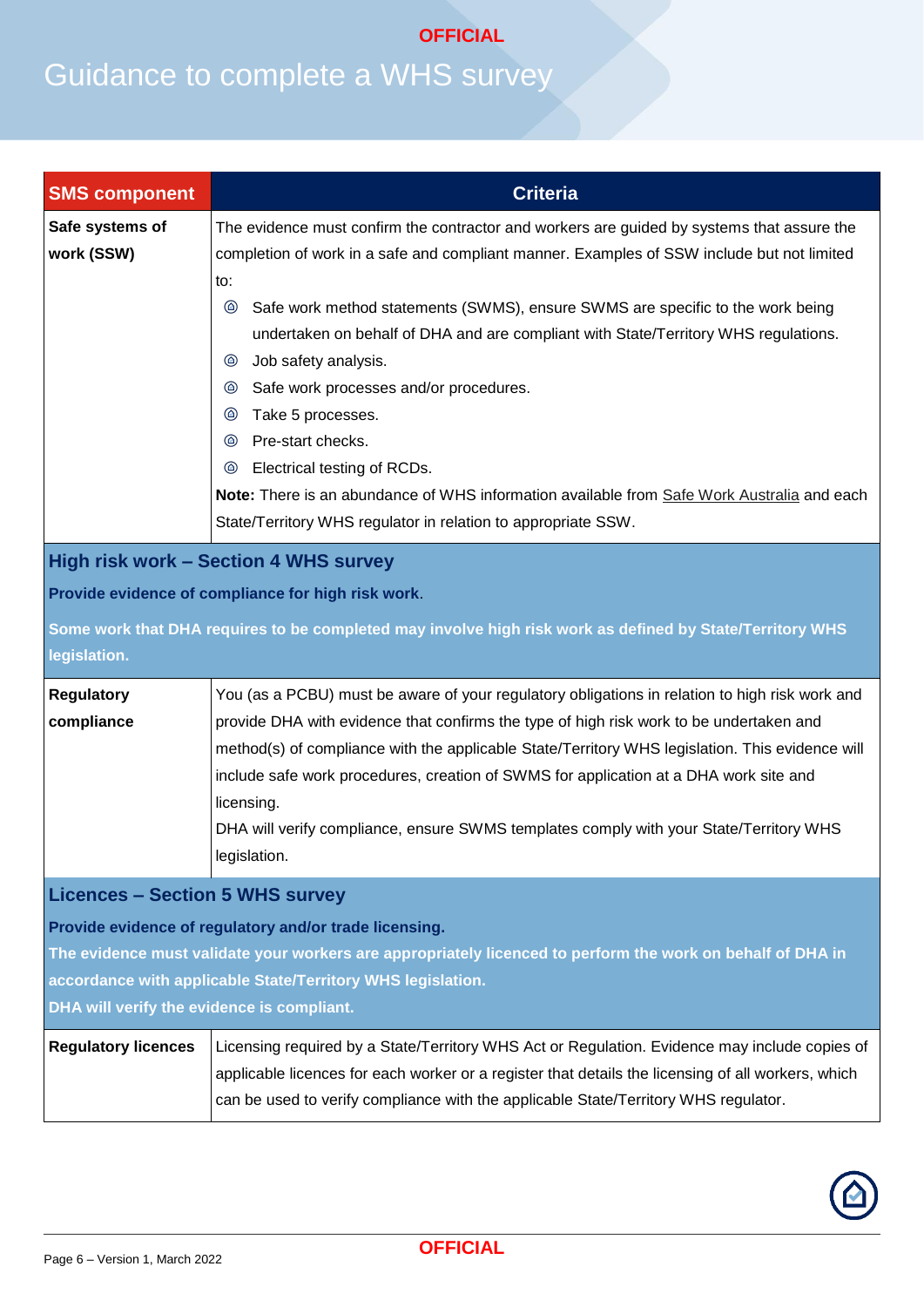| <b>SMS component</b>                                                                                                                                                                                                                                                                                                                                                                                                                                                                                                                                                                                                                                                   | <b>Criteria</b>                                                                                                                                                                                                                                                                                                                                                                                                                                                                                             |  |
|------------------------------------------------------------------------------------------------------------------------------------------------------------------------------------------------------------------------------------------------------------------------------------------------------------------------------------------------------------------------------------------------------------------------------------------------------------------------------------------------------------------------------------------------------------------------------------------------------------------------------------------------------------------------|-------------------------------------------------------------------------------------------------------------------------------------------------------------------------------------------------------------------------------------------------------------------------------------------------------------------------------------------------------------------------------------------------------------------------------------------------------------------------------------------------------------|--|
| <b>Trade licensing</b>                                                                                                                                                                                                                                                                                                                                                                                                                                                                                                                                                                                                                                                 | Licensing required by trade type as required by a State/Territory WHS Act or Regulation.<br>Evidence may include copies of applicable licences for each worker or a register that details the<br>licensing of all workers, which can be used to verify compliance with the applicable<br>State/Territory WHS regulator.                                                                                                                                                                                     |  |
|                                                                                                                                                                                                                                                                                                                                                                                                                                                                                                                                                                                                                                                                        | Note: DHA complies with the Privacy Act 1988 (Cth) in relation to the handling and protection of personal information.                                                                                                                                                                                                                                                                                                                                                                                      |  |
|                                                                                                                                                                                                                                                                                                                                                                                                                                                                                                                                                                                                                                                                        | Induction and WHS training - Section 6 WHS survey<br>Provide evidence of induction and WHS training for workers.<br>Training is an essential part of managing work health and safety in a DHA workplace. DHA requires contractors                                                                                                                                                                                                                                                                           |  |
|                                                                                                                                                                                                                                                                                                                                                                                                                                                                                                                                                                                                                                                                        | to ensure all workers are appropriately inducted and trained for the tasks being completed, are aware of the<br>hazards/risks associated with that work (including equipment use) and the control measures that must be<br>implemented to eliminate or minimise the risk of harm.                                                                                                                                                                                                                           |  |
| <b>General induction</b>                                                                                                                                                                                                                                                                                                                                                                                                                                                                                                                                                                                                                                               | The evidence must confirm that all workers receive a WHS induction to the work activity or role.<br>Include evidence of this induction program and how it is managed. Refer to (complete) DHA's<br>contractor induction program for information on hazard identification and incident reporting.<br>You, or a safety contact, in your company must complete the DHA contractor induction module<br>to ensure the information in the module is reflected in your worker induction program or<br>process(es). |  |
| <b>Construction sites</b>                                                                                                                                                                                                                                                                                                                                                                                                                                                                                                                                                                                                                                              | The evidence must confirm:<br>workers are required to complete General Construction Induction training prior to<br>◉<br>commencing works on a DHA construction site. Include evidence of how this<br>requirement is managed.<br><sup>3</sup> workers complete a site induction prior to commencing works on a DHA construction<br>site. Include evidence of the induction program and how it is managed.                                                                                                    |  |
| Note: Evidence may include induction program as an online system, detailed in a safety management plan or<br>procedure, part of a checklist or other form of record that confirms workers are appropriately trained for the tasks being<br>completed, and are aware of the hazards/risks associated with that work and the control measures that must be<br>implemented to eliminate or minimise the risk of harm (refer to DHA's contractor induction module for guidance on<br>workplace hazards). The onus is on you (as a PCBU) to ensure your workers are appropriately trained in accordance<br>with State/Territory WHS legislation and/or code(s) of practice. |                                                                                                                                                                                                                                                                                                                                                                                                                                                                                                             |  |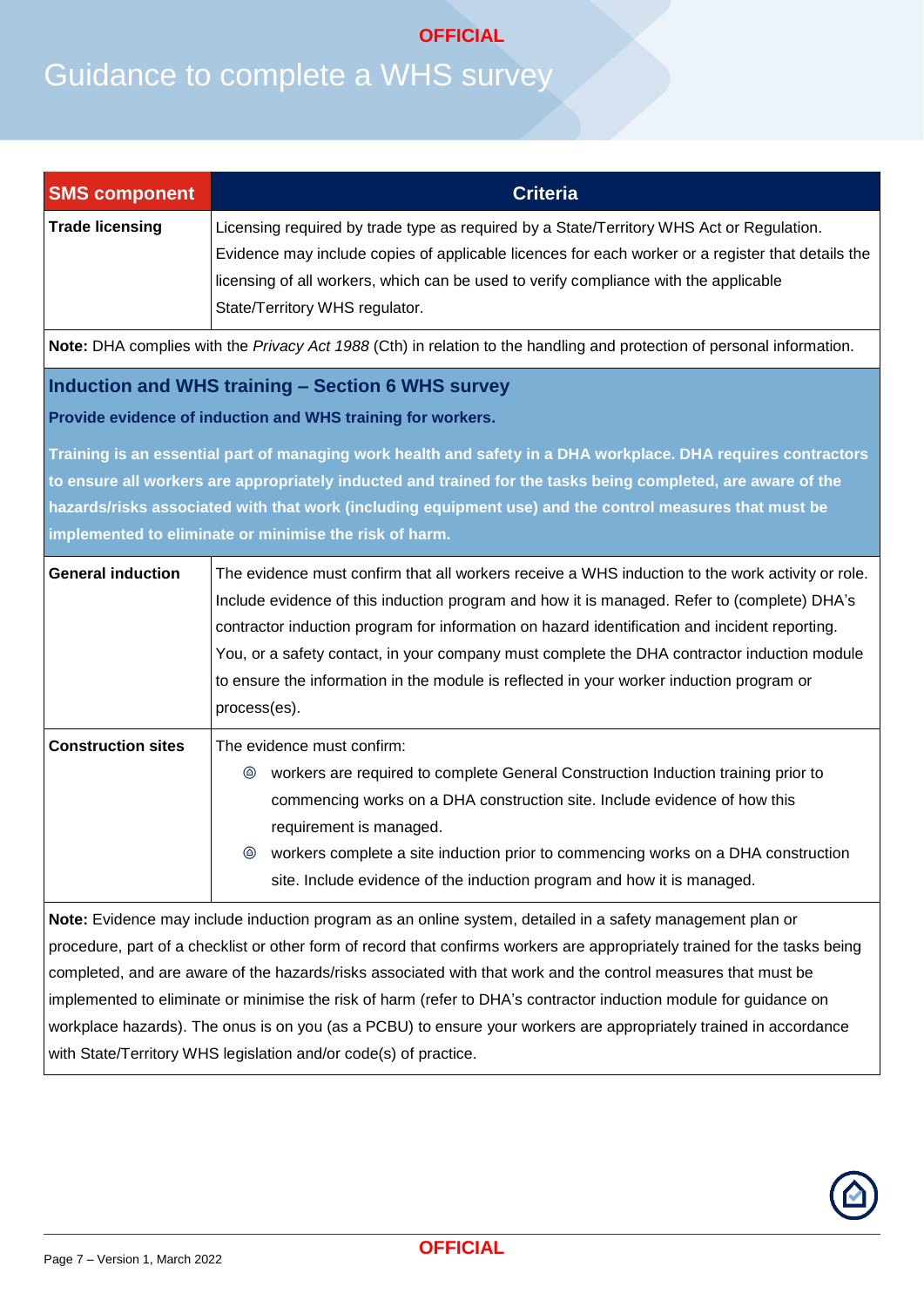## Guidance to complete a WHS survey

#### **SMS component Criteria**

#### **Consultation, coordination and cooperation – Section 7 WHS survey**

**Provide evidence of WHS consultation in the workplace.**

**You, as a PCBU, have an obligation to consult, coordinate and cooperate in relation to WHS matters. This obligation extends to your workers, other PCBUs and others (visitors and/or tenants) who may be affected by the work you undertake on behalf of DHA. This obligation is expressed in varied terms in State/Territory WHS legislation.**

| Workers, sub-<br>contractors and | Evidence in addition to procedure(s) may include team meetings, site briefings, Take 5 records,<br>toolbox talks, WHS committee minutes, visitor induction(s), client or tenant fact sheets or FAQs. |
|----------------------------------|------------------------------------------------------------------------------------------------------------------------------------------------------------------------------------------------------|
| others                           |                                                                                                                                                                                                      |
| <b>DHA, as another</b>           | Evidence may include statements related to engagement or communication with DHA or clients,                                                                                                          |
| <b>PCBU</b>                      | client relations plan, communication plan.                                                                                                                                                           |

**Note:** the evidence would be fit for purpose based on the size and complexity of your business operation.

#### **Declarations – Section 8 WHS survey**

It is a requirement you (if an officer of the PCBU) and the PCBU declare issues related to non-compliance with WHS legislation or equivalent (ie, Notices issued by the Queensland Electrical Safety Office). Where a declaration is made, DHA will review the evidence and may consult with you further, to assure that you and the PCBU have implemented corrective actions that mitigate a reoccurrence of the non-compliance(s).

Please note it is an offence under section 137.1 of the schedule to the *Criminal Code Act 1995* (Cth) to give false or misleading information to the Commonwealth.

## **WHS Resources**

[Safe Work Australia](https://www.safeworkaustralia.gov.au/) provides appropriate resources and links to each State/Territory WHS regulator. These sources of information will provide all that you need to prepare, implement and maintain your SMS.

[Comcare](https://www.comcare.gov.au/roles/pcbu) provides a range of resources for Commonwealth PCBUs and also PCBUs who are engaged by a Commonwealth entity to perform work.

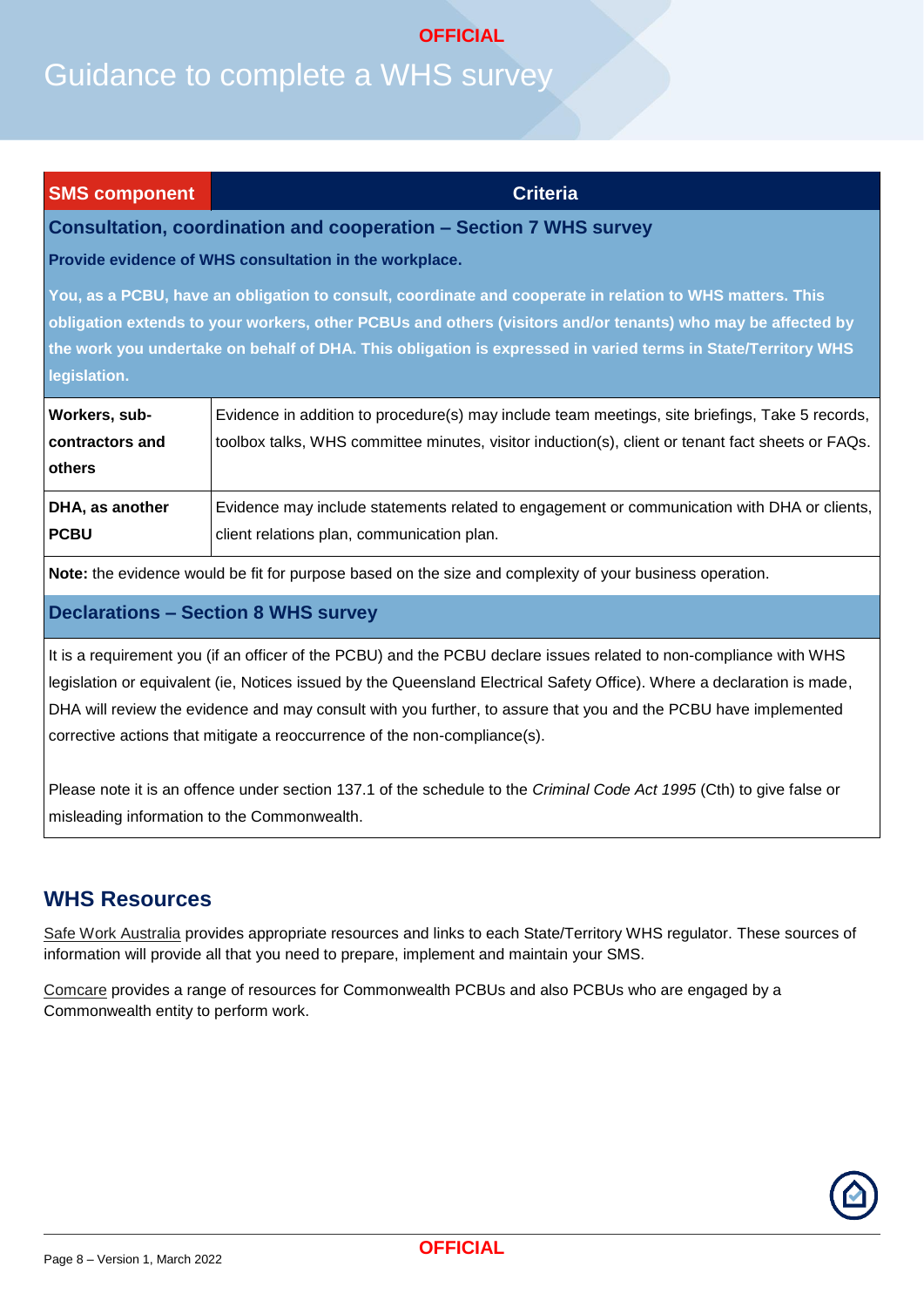## Guidance to complete a WHS survey

## **Definitions**

The following definitions are applicable to this guidance information.

| <b>Topic</b>                                             | <b>Definition</b>                                                                                                                                                                                                                                                                                                                                                                                                                                  |
|----------------------------------------------------------|----------------------------------------------------------------------------------------------------------------------------------------------------------------------------------------------------------------------------------------------------------------------------------------------------------------------------------------------------------------------------------------------------------------------------------------------------|
| Construction work                                        | Construction work means any work carried out in connection with the construction, alteration,<br>conversion, fitting-out, commissioning, renovation, repair, maintenance, refurbishment,<br>demolition, decommissioning or dismantling of a structure. Further guidance on what<br>constitutes construction work can be referred to in reg 289 (2) of the Work Health and Safety<br>Regulations 2011 (Cth).                                        |
|                                                          | The WHS Act defines a structure as anything that is constructed, whether fixed or moveable,<br>temporary or permanent. A structure includes buildings, which includes DHA owned or<br>managed properties.                                                                                                                                                                                                                                          |
| Control measure                                          | Action taken to either eliminate or minimise the risk of a hazard resulting in harm. There are<br>many ways to control risks. You must consider various control options and choose the control<br>that most effectively eliminates the hazard or minimises the risk in the circumstance(s).                                                                                                                                                        |
| Fit for purpose                                          | A decision based on the concept the evidence is appropriate for the scope of work the<br>contractor is being engaged to complete on behalf of DHA. Appropriate means the evidence<br>would assure the work is completed in a safe and compliant manner.                                                                                                                                                                                            |
| Hazard                                                   | A situation or thing that has the potential to harm a person. Hazards at work may include:<br>noisy machinery, dust, moving plant, chemicals, electricity, gas, working at height, a repetitive<br>job, asbestos, lead based paint, use of power tools, dog encounters, bullying and violence in<br>the workplace.                                                                                                                                 |
| Pandemic                                                 | A disease that is prevalent over a whole country or the world. A recent example is the COVID-<br>19 pandemic.                                                                                                                                                                                                                                                                                                                                      |
| Person conducting a<br>business or<br>undertaking (PCBU) | A person conducts a business or undertaking (PCBU) whether it is conducted alone or<br>together with others, and whether or not it is conducted for profit or gain. A 'person' can<br>include a body corporate (company), unincorporated body or association or a partnership.                                                                                                                                                                     |
|                                                          | An individual is also a 'person' but will only be a PCBU where that individual is conducting a<br>business in their own right. For example, a sole trader or self-employed person. Individuals<br>who are in a partnership that is conducting a business will individually and collectively be a<br>PCBU. PCBUs have duties of care, regulatory obligations, under State/Territory WHS<br>legislation. Source of information: Safe Work Australia. |
|                                                          | DHA, as a Commonwealth entity, is bound by the Work Health and Safety Act 2011 (Cth) and<br>the Work Health and Safety Regulations 2011 (Cth).                                                                                                                                                                                                                                                                                                     |
| Regulatory                                               | Control or direction of an activity by a set of rules or laws.                                                                                                                                                                                                                                                                                                                                                                                     |
| Repairs and<br>maintenance services<br>(RMS)             | RMS work involves testing, maintenance or repair work of a <i>minor nature</i> carried out in<br>connection with a structure. DHA owned and/or managed properties are structures.                                                                                                                                                                                                                                                                  |
|                                                          | Testing, maintenance or repair work is considered of a minor nature if it requires little or no<br>pre-start preparation of the work area. It is small scale and involves minimal hazard/risk control<br>measures. Minimal preparation of the work area includes:<br>◉<br>small scale work that does not impact on the existing design or stability of the building<br>or structure                                                                |